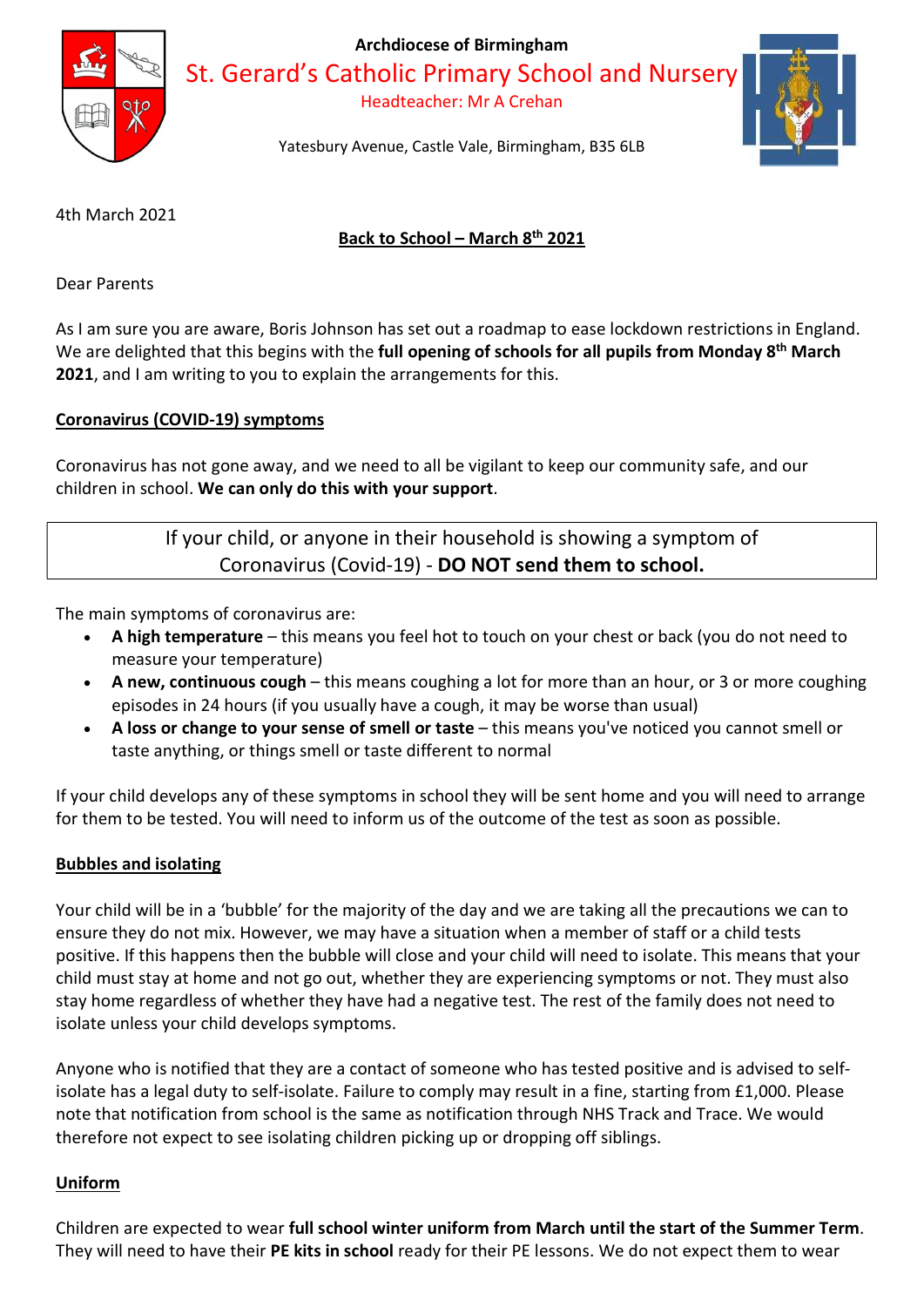

# Archdiocese of Birmingham

St. Gerard's Catholic Primary School and Nursery

Headteacher: Mr A Crehan



Yatesbury Avenue, Castle Vale, Birmingham, B35 6LB

any jewellery or have hairstyles that are not part of our normal school policy. Trainers will not be permitted. If you are unsure of any items, please see our prospectus on the school website. Children will need their book bags as they will receive homework and reading books as normal.

# Drop off & Collection

Drop off will be between 8.40am – 9.00am. At 8.40am all gates on our site will be open and a member of staff will be on duty. You can drop your child off at any gate and they will make their own way into the classrooms. There will be lots of adults to direct the children and teachers will be waiting for them in class with a morning task. In the mornings, parents will not be allowed on site, and in order to avoid congestion, the staff on gates will not be taking messages nor will they take forgotten items such as water bottles and book bags. Please ensure your child has everything they need before entering the gates.

Collection times will be staggered to reduce congestion. We will allow parents to congregate, at a social distance, on the main playground. Only one adult per family will be allowed to come onto the school site. We will mark an area for you and ask that you do not come close to the doors. Teachers will dismiss children from specific exits which will be labelled. The children will come to you. The table below shows where they will be dismissed from to help you decide where to wait. Please aim to collect your children at these times. Do not come too early or late as this will cause unnecessary congestion.

| <b>Year Group</b> | <b>Time</b> | <b>Exit Location</b>                |
|-------------------|-------------|-------------------------------------|
| Nursery           | 3.00pm      | Nursery main entrance               |
| Reception         | 3.05pm      | Reception Playground (Yellow Gates) |
| Year 1            | 3.05pm      | Exit A (KS2 doors)                  |
| Year 2            | 3.05pm      | Exit C (KS1 doors)                  |
| Year 3            | 3.10pm      | Exit B (Main entrance)              |
| Year 4            | 3.10pm      | Exit A (KS2 Doors)                  |
| Year 5            | 3.15pm      | Exit A (KS2 Doors)                  |
| Year 6            | 3.15pm      | Exit B (Main Entrance)              |